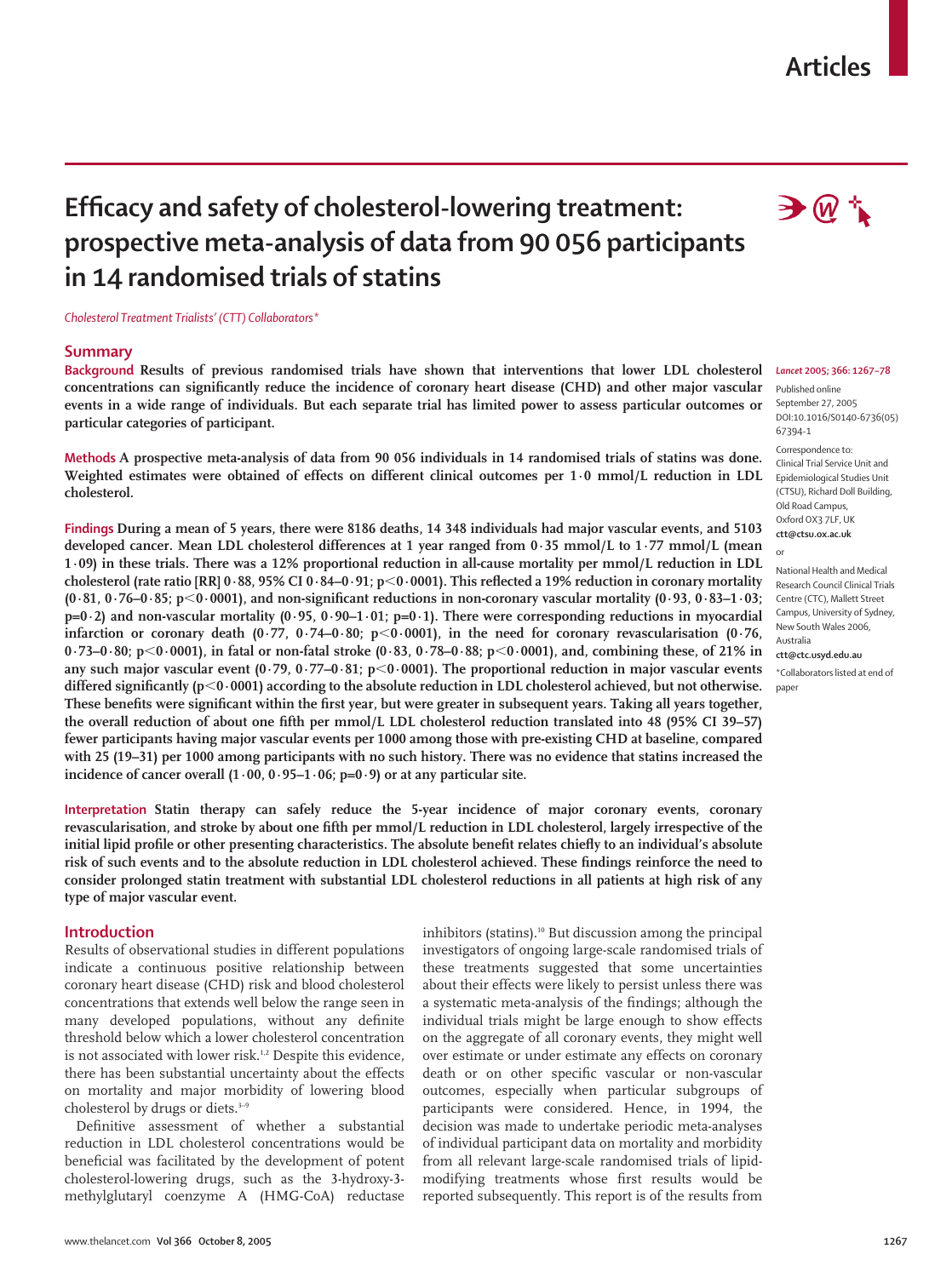|                | Dates of<br>recruitment        | Year of<br>publication<br>of primary<br>results | Mean<br>duration<br>of follow-<br>up (years)* | <b>Treatment</b><br>comparison<br>$(mq/day)$ † | Number<br>of<br>patients | Age range<br>(years) | Women<br>(%) | <b>Diabetes</b><br>(%)                              |              | Baseline history of vascular disease (%) |                 |              |
|----------------|--------------------------------|-------------------------------------------------|-----------------------------------------------|------------------------------------------------|--------------------------|----------------------|--------------|-----------------------------------------------------|--------------|------------------------------------------|-----------------|--------------|
|                |                                |                                                 |                                               |                                                |                          |                      |              |                                                     | MI           | Other CHD‡                               | Other vascular§ | None¶        |
| 45             | 5/1988-8/1989                  | 1994                                            | 5.2                                           | S20-40 vs placebo                              | 4444                     | $35 - 70$            | 827 (19%)    | 202 (5%)                                            | 3530 (79%)   | 914(21%)                                 | 126 (3%)        | $\mathbf{0}$ |
| WOSCOPS        | 2/1989-9/1991                  | 1995                                            | $4 - 8$                                       | P40 vs placebo                                 | 6595                     | $45 - 64$            | 0            | 76 (1%)                                             | $\mathbf 0$  | 338 (5%)                                 | 193 (3%)        | 6096 (92%)   |
| CARE           | 12/1989-12/1991                | 1996                                            | $4 - 8$                                       | P40 vs placebo                                 | 4159                     | $21 - 75$            | 576 (14%)    | 586 (14%)                                           | 4159 (100%)  | $\overline{0}$                           | $\mathbf{0}$    | $\mathbf 0$  |
| Post-CABG      | 3/1989-8/1991                  | 1997                                            | $4-2$                                         | L40-80 vs L2-5-5                               | 1351                     | $21 - 74$            | 102 (8%)     | 116 (9%)                                            | 662 (49%)    | 689 (51%)                                | 37(3%)          | $\mathbf 0$  |
| AFCAPS/        | 5/1990-2/1993                  | 1998                                            | 5.3                                           | L20-40 vs placebo                              | 6605                     | 45-73 (men)          | 997 (15%)    | 155 (2%)                                            | $\mathbf{0}$ | $10 \, (< 1\%)$                          | $9 (< 1\%)$     | 6431 (97%)   |
| <b>TexCAPS</b> |                                |                                                 |                                               |                                                |                          | 55-73 (women)        |              |                                                     |              |                                          |                 |              |
| <b>LIPID</b>   | 6/1990-12/1992                 | 1998                                            | 5.6                                           | P40 vs placebo                                 | 9014                     | $31 - 75$            | 1516 (17%)   | 782 (9%)                                            | 5754 (64%)   | 3248 (36%)                               | 905 (10%)       | $10 (< 1\%)$ |
|                | GISSI Prevention 1/1994-5/1996 | 2000                                            | 1.9                                           | P20 vs no treatment                            | 4271                     | $19 - 90$            | 587 (14%)    | 582 (14%)                                           | 4271 (100%)  | $\mathbf{0}$                             | 179 (4%)        | $\mathbf 0$  |
| <b>LIPS</b>    | 4/1996-10/1998                 | 2002                                            | 3.1                                           | F80 vs placebo                                 | 1677                     | 18-80                | 271 (16%)    | 202 (12%)                                           | 744 (44%)    | 933 (56%)                                | 142 (8%)        | $\mathbf 0$  |
| <b>HPS</b>     | 7/1994-5/1997                  | 2002                                            | $5-0$                                         | S40 vs placebo                                 | 20536                    | $40 - 80$            | 5082 (25%)   | 5963 (29%)                                          | 8510 (41%)   | 4876 (24%)                               | 8865 (43%)      | 3161 (15%)   |
| <b>PROSPER</b> | 12/1997-5/1999                 | 2002                                            | 3.2                                           | P40 vs placebo                                 | 5804                     | $70 - 82$            | 3000 (52%)   | 623 (11%)                                           | 776 (13%)    | 1105 (19%)                               | 1026 (18%)      | 3254 (56%)   |
| ALLHAT-LLT     | 3/1994-5/1998                  | 2002                                            | $4 - 8$                                       | P40 vs usual care                              | 10355                    | $\geq 55$            | 5051 (49%)   | 3638 (35%)                                          | $\mathbf{0}$ | 1188 (11%)                               | $\mathbf{0}$    | 9167 (89%)   |
| ASCOT-LLA      | 2/1998-5/2000                  | 2003                                            | 3.2                                           | A10 vs placebo                                 | 10305                    | $40 - 79$            | 1942 (19%)   | 2527 (25%)                                          | $\mathbf{0}$ | $15 ( \leq 1\%)$                         | 1435 (14%)      | 8860 (86%)   |
| <b>ALERT</b>   | 6/1996-10/1997                 | 2003                                            | $5-1$                                         | F40 vs placebo                                 | 2102                     | $30 - 75$            | 715 (34%)    | 396 (19%)                                           | 319 (15%)    | 81(4%)                                   | 241 (11%)       | 1702 (81%)   |
| CARDS          | 11/1997-6/2001                 | 2004                                            | 3.9                                           | A10 vs placebo                                 | 2838                     | $40 - 75$            | 909 (32%)    | 2838 (100%)                                         | $\mathbf 0$  | $9 (< 1\%)$                              | 97 (3%)         | 2738 (96%)   |
| Total          | $\ddot{\phantom{a}}$           | $\ddot{\phantom{a}}$                            | 4.7                                           | $\ddot{\phantom{a}}$                           | 90056                    | $\ddotsc$            |              | 21 575 (24%) 18 686 (21%) 28 725 (32%) 13 406 (15%) |              |                                          | 13 255 (15%)    | 41 354 (46%) |

4S=Scandinavian Simvastatin Survival Study.<sup>13</sup> WOSCOPS=West of Scotland Coronary Prevention Study.<sup>14</sup> CARE=Cholesterol And Recurrent Events.<sup>15</sup> Post-CABG=Post-Coronary Artery Bypass Graft.<sup>16</sup> AFCAPS/TexCAPS=Air Force/Texas Coronary Atherosclerosis Prevention Study.<sup>17</sup> LIPID=Long-term Intervention with Pravastatin in Ischaemic Disease.<sup>18</sup> GISSI Prevention=Gruppo Italiano per lo Studio della Sopravvivenza nell'Infarto Miocardico. LIPS=Lescol Intervention Prevention Study.20 HPS=Heart Protection Study.21 PROSPER=PROspective Study of Pravastatin in the Elderly at Risk.22 ALLHAT-LLT=Antihypertensive and Lipid-Lowering Treatment to Prevent Heart Attack Trial.<sup>33</sup> ASCOT-LLA=Anglo-Scandinavian Cardiac Outcomes Trial-Lipid Lowering Arm.<sup>24</sup> ALERT=Assessment of Lescol in Renal Transplantation.<sup>25</sup> CARDS=Collaborative Atorvastatin Diabetes Study.<sup>26</sup> S=simvastatin. L=lovastatin. P=pravastatin. F=fluvastatin. A=atorvastatin. \*Mean duration of follow-up based on survival times within each trial. Overall mean is weighted by trial-specific variances of logrank (o-e) for major vascular ev †All trials included dietary intervention: WOSCOPS, GISSI Prevention, LIPID, 4S, LIPS, and HPS provided dietary advice; AFCAPS/TexCAPS, Post-CABG, CARE, ALLHAT, ALERT, CARDS, and PROSPER used American Heart Association (AHA) Step 1 diet and CARE intensified to Step 2 diet if LDL cholesterol 4·5 mmol/L (175 mg/dL). ‡Other CHD includes patients with a history of other symptomatic CHD but excludes those with a history of MI (as already counted in MI column). SOther vascular includes history of intracerebral bleed, transient ischaemic attack, ischaemic stroke, unknown stroke, and peripheral artery disease. TNone includes individuals without a hist MI, symptomatic CHD, intracerebral bleed, transient ischaemic attack, ischaemic stroke, unknown stroke, or peripheral artery disease.

*Table:* **Baseline characteristics and eligibility criteria of participating trials**

the first cycle of such meta-analyses, and involves only trials of statins.

## **Methods**

#### **Study eligibility**

A protocol for the Cholesterol Treatment Trialists' (CTT) Collaboration was agreed in November, 1994, before the results of any of the relevant trials became available, and was published the next year.<sup>11</sup> Properly randomised trials were eligible for inclusion if: (i) the main effect of at least one of the trial interventions was to modify lipid levels; (ii) the trial was unconfounded with respect to this intervention (ie, no other differences in risk factor modification between the relevant treatment groups were intended); and (iii) the trial aimed to recruit at least 1000 participants with treatment duration of at least 2 years.

#### **Prespecified analyses of major outcomes**

The principal planned analyses are described in the published protocol.<sup>11</sup> Briefly, the primary meta-analyses were to be of the effects on clinical outcome in each trial weighted by the absolute LDL cholesterol difference in that trial at the end of the first year of follow-up, and are reported as the effects per 1**·**0 mmol/L (39 mg/dL) reduction in LDL cholesterol. The main prespecified outcomes were all-cause mortality, CHD mortality, and non-CHD mortality. Secondary analyses were to be of effects on CHD death and on major coronary events (defined as non-fatal myocardial infarction [MI] or CHD death) in particular prespecified subgroups, and of effects on stroke, cancer, and vascular procedures. In addition, we have analysed the effects on major vascular events (defined as the combined outcome of major coronary event, non-fatal or fatal stroke, or coronary revascularisation) in different circumstances.

#### **Statistical analysis**

For every trial, the logrank Observed-minus-Expected statistic (o–e) and its variance (v) were calculated from the results during every year of follow-up.<sup>12</sup> For an unweighted meta-analysis, these (o–e) values, one from every trial, would be summed to produce a grand total (G), with variance (V) equal to the sum of their separate variances. The value  $\exp(G/V)$  would then be the overall event rate ratio (with  $\chi^{\scriptscriptstyle 2}_{\scriptscriptstyle 13}$  for heterogeneity between the effects in different trials equal to  $S-G^2/V$ , where S is the sum of  $[0–e]^2$ /v for each trial). For the main LDL-weighted meta-analyses, let the mean absolute difference in LDL cholesterol (mmol/L) after 1 year between those allocated active treatment and those allocated control in a particular trial be w. The logrank (o–e) for that trial is then multiplied by the weight w, and its variance by  $w^2$ , and these weighted values for every trial are then summed to produce a weighted grand total  $(G_w)$  and its variance  $(V_w)$ . The value  $\exp(G_w/V_w)$  is then the one-step weighted estimate of the event rate ratio (RR) per 1**·**0 mmol/L reduction in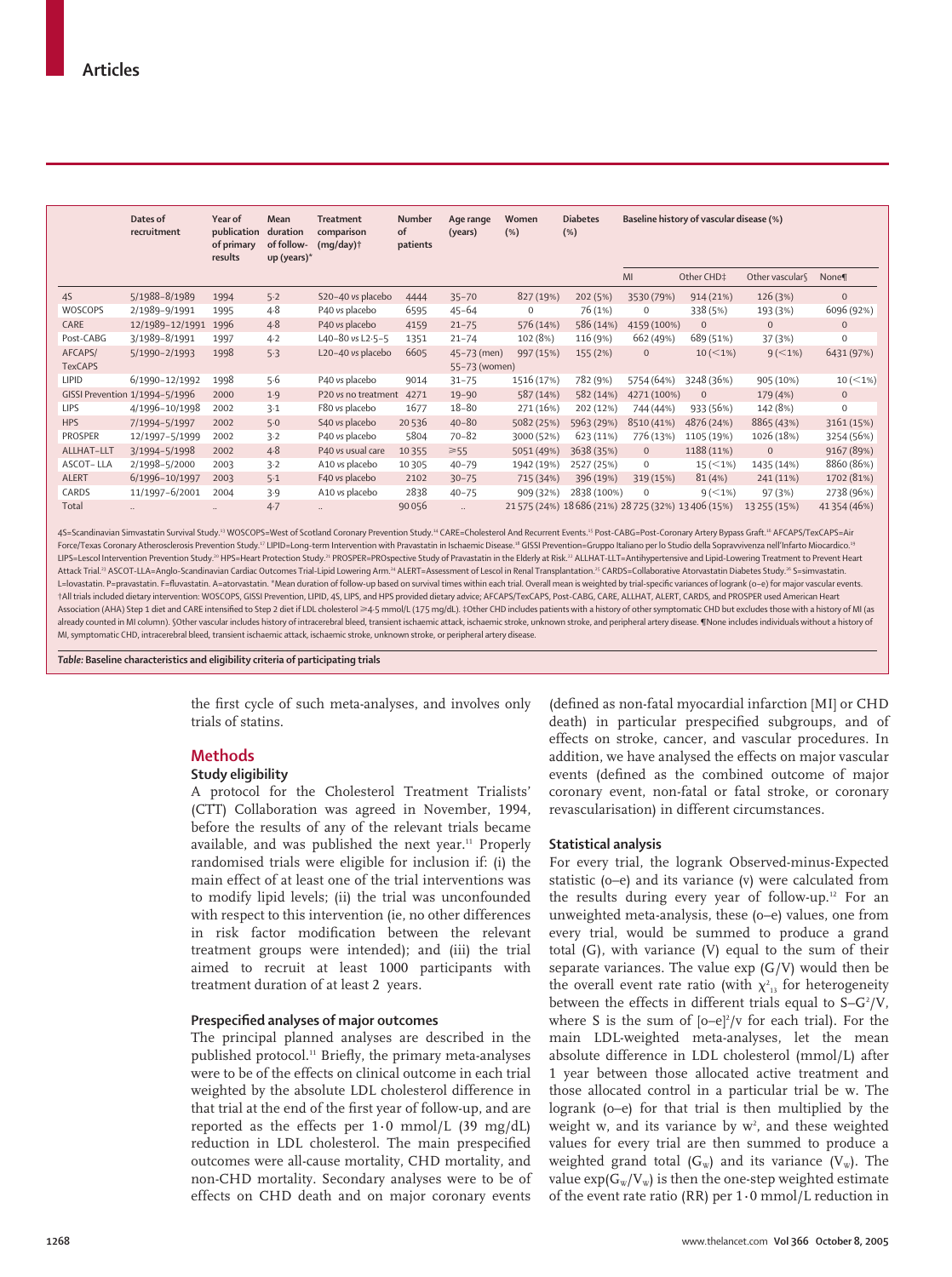LDL cholesterol (with  $\chi^2_{13}$  for heterogeneity between the effects per mmol in different trials equal to S– $G_w^2/V_w$ ). In the figures and in the text, summary rate ratios are presented with 95% CI, whilst those derived from secondary or subgroup analyses are 99% CI.

For subgroup analyses, the weighted results were calculated separately in every subgroup and were then compared with standard  $\chi^2$  tests for heterogeneity or, where appropriate, for trend. Where many subgroup analyses were to be done (eg, of sex, age, initial blood pressure, etc), the separate  $\chi^2$  statistics for each were summed (as were their degrees of freedom) to yield a global test for heterogeneity that can help make allowance for the multiplicity of comparisons.<sup>12</sup>

## **Role of the funding sources**

The funding sources had no role in study design, data collection, data analysis, data interpretation, or writing of the report. The writing committee had full access to all the data in the study and had final responsibility for the decision to submit for publication.

## **Results**

For the first cycle of analyses, individual participant data were available from 14 trials of statin therapy (table), $13-26$ but not from one other eligible trial.<sup>27</sup> Data were obtained on 90 056 participants, of whom 42 131 (47%) had pre-existing CHD, 21 575 (24%) were women, 18 686 (21%) had a history of diabetes, and 49 689 (55%) had a history of hypertension. The mean pre-treatment LDL cholesterol was 3·79 mmol/L, and ranged from  $3.03$  mmol/L in CARDS<sup>26</sup> to  $4.96$  mmol/L in WOSCOPS14 (webtable 128). Overall in these trials, the weighted average difference in LDL cholesterol at 1 year was 1·09 mmol/L. The weighted mean duration of follow-up among survivors was 4**·**7 years, and ranged from 2 years in the GISSI Prevention trial<sup>19</sup> to 6 years in the LIPID trial.<sup>18</sup> Details of the design of individual trials are shown in the table and in webtable 1.

## **Cause-specific mortality**

There were a total of 8186 deaths, including 4655 (57%) from vascular causes and 3531 (43%) from non-vascular causes (webtable 2). During the scheduled treatment period, there were 3832 (8·5%) deaths among the 45 054 participants allocated a statin compared with 4354 (9·7%) among the 45 002 controls. This difference represents a 12% proportional reduction in all-cause mortality per mmol/L LDL cholesterol reduction  $(RR 0.88, 95\% CI 0.84-0.91; p<0.0001; figure 1).$  In an unweighted analysis, a slightly larger mortality reduction of 13% (RR 0·87, 0·84–0·91; p<0·0001) was found, chiefly because the mean LDL cholesterol reduction at 1 year in these trials was 1·09 mmol/L.

The weighted average relative reduction of 12% in allcause mortality was attributable mainly to the 19% proportional reduction in CHD deaths (1548 [3·4%]



*Figure 1:* **Proportional effects on cause-specific mortality per mmol/L LDL cholesterol reduction** Diamonds=totals and subtotals (95%CI). Squares=individual categories (horizontal lines are 99% CIs). Area of square proportional to amount of statistical information in that category. RRs are weighted to represent reduction in rate per 1 mmol/L LDL cholesterol reduction achieved by treatment at 1 year after randomisation. 26 active versus 31 control deaths in the Post-CABG trial could not be subclassified into vascular and non-vascular causes, but were known not to be due to CHD and were assigned to other non-vascular deaths.

statin *vs* 1960 [4.4%] control: RR 95% CI 0·76–0·85; p<0·0001) per mmol/L reduction in LDL cholesterol. There were also non-significant reductions in deaths from stroke (RR 0·91, 99% CI 0 $-74-1.11$ ; p=0 $-2$ ), from other vascular causes (RR 0.95, 99% CI 0.78–1.16; p=0.5), and from nonvascular causes (RR 0·95, 95% CI 0·90–1·01; p=0·1). Among the non-vascular causes of death, there was no evidence that lowering LDL cholesterol with a statin adversely affected the risk of death from cancer, respiratory disease, trauma, or other or unknown causes (figure 1).

The 19% proportional reduction in CHD death per mmol/L LDL cholesterol reduction translated into 14 (95% CI 9–19) fewer deaths per 1000 among participants with pre-existing CHD, compared with 4 (1–7) fewer per 1000 among participants who did not See **Lancet Online** have pre-existing CHD (see webfigure 1i). The proportional reduction in the risk of CHD death per mmol/L lower LDL cholesterol was similar in all of the prespecified subgroups examined (global heterogeneity  $p=0.9$ ; see webfigure 2i).

0.81, See **Lancet Online** for webtables 1 and 2

for webfigures 1 and 2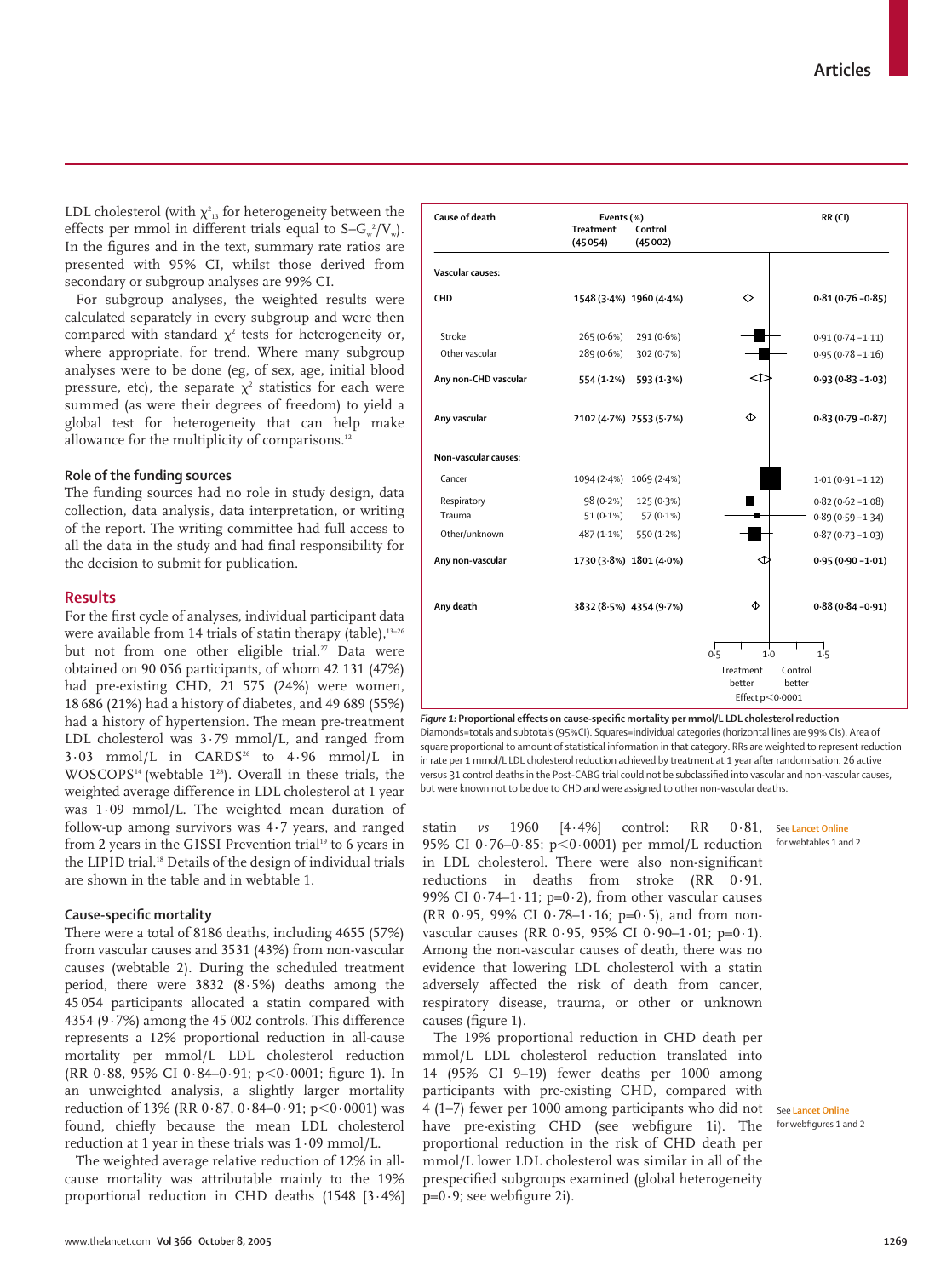| Endpoint                       | Events (%)<br><b>Treatment</b> | Control                   |                     | RR (CI)             |
|--------------------------------|--------------------------------|---------------------------|---------------------|---------------------|
|                                | (45054)                        | (45002)                   |                     |                     |
|                                |                                |                           |                     |                     |
| Non-fatal MI                   | 2001 (4.4%)                    | 2769 (6.2%)               |                     | $0.74(0.70 - 0.79)$ |
| CHD death                      | 1548 (3.4%)                    | 1960 (4.4%)               |                     | $0.81(0.75 - 0.87)$ |
| Any major coronary event       | 3337 (7.4%)                    | 4420 (9.8%)               | ۱                   | $0.77(0.74 - 0.80)$ |
| CABG                           | 713 (1.6%)                     | 1006(2.2%)                |                     | $0.75(0.69 - 0.82)$ |
| PTCA                           | $510(1.1\%)$                   | 658 (1.5%)                | Į                   | $0.79(0.69 - 0.90)$ |
| Unspecified                    | 1397 (3.1%)                    | 1770 (3.9%)               |                     | $0.76(0.69 - 0.84)$ |
| Any coronary revascularisation | 2620 (5.8%)                    | 3434 (7.6%)               | ¢                   | $0.76(0.73 - 0.80)$ |
| Haemorrhagic stroke            | 105(0.2%)                      | 99 (0.2%)                 |                     | $1.05(0.78 - 1.41)$ |
| Presumed ischaemic stroke      | 1235 (2.8%)                    | 1518 (3.4%)               |                     | $0.81(0.74 - 0.89)$ |
| Any stroke                     | 1340 (3.0%)                    | 1617 (3.7%)               | ⇘                   | $0.83(0.78 - 0.88)$ |
| Any major vascular event       |                                | 6354 (14.1%) 7994 (17.8%) | ♦                   | $0.79(0.77 - 0.81)$ |
|                                |                                | 0.5                       |                     | $1-0$<br>1.5        |
|                                |                                |                           | Treatment           | Control             |
|                                |                                |                           | better              | better              |
|                                |                                |                           | Effect $p < 0.0001$ |                     |

*Figure 2:* **Proportional effects on major vascular events per mmol/L LDL cholesterol reduction**  Symbols and conventions as in figure 1. Broken vertical line indicates overall RR for any type of major vascular event. CABG=coronary artery bypass graft. PTCA=percutaneous transluminal coronary angioplasty. LIPS only provided data on fatal strokes<sup>20</sup> and so does not contribute to the stroke analyses.

## **Major coronary events**

Data were available on 7757 first major coronary events after randomisation, with 4770 participants having a non-fatal MI and 2987 dying from CHD without having a non-fatal MI (see webtable 2). Overall, there was a highly significant 23% proportional reduction in the incidence of first major coronary events per mmol/L LDL cholesterol reduction (3337 [7·4%] statin *vs* 4420 [9·8%] control: RR 0·77, 95% CI 0·74–0·80; p-0·0001), which included a 26% reduction in nonfatal MI (RR 0.74, 99% CI 0.70–0.79; p<0.0001; figure 2). There was a significant trend  $(\chi^2_{1}=10.5,$  $p=0.001$ ) towards greater proportional reductions in major coronary events being associated with greater mean absolute LDL cholesterol reductions in the different trials (figure 3 and webfigure 3i), but no significant heterogeneity between the relative effects after weighting for the absolute LDL cholesterol reduction  $(\chi^2_{13}=7.3, p=0.9;$  webfigure 3i).

See **Lancet Online** for webfigures 3 and 4

> The large number of major coronary events allowed the effects of lowering LDL cholesterol with a statin in different circumstances to be assessed reasonably reliably. Some benefit appeared early after randomisation: even during the first year there was a highly significant 14% proportional reduction in major coronary events (RR 0·86, 99% CI 0·77–0·95; p-0·0001) per mmol/L, and there were highly significant reductions of about 20–30% in every separate year thereafter (all  $p< 0.0001$ ; figure 4). Taking

all years together, the overall incidence of major coronary events was reduced by about one quarter per mmol/L reduction in LDL cholesterol among participants with a previous history of MI or other CHD, as well as among those without any pre-existing CHD (figure 5). But since the absolute risk of events was higher among participants with pre-existing CHD, this reduction of about a quarter per mmol/L LDL cholesterol reduction translated into 30 (95% CI 24–37) fewer such participants having major coronary events per 1000 during an average of 5 years, compared with 18 (14–23) fewer among participants who did not have pre-existing CHD (figure 6 and webfigure 1ii).

The proportional reduction in the incidence of major coronary events per mmol/L LDL cholesterol reduction was also about one quarter in all of the other prespecified subgroups (global test for heterogeneity p=0·4; figure 5). Indeed, separately significant reductions in major coronary events were noted within all of these subgroups of baseline characteristics, including: those aged older than 65 years; women; those treated for hypertension; those with a diastolic blood pressure above 90 mm Hg; and those with a history of diabetes (all  $p<$ 0·0001). In addition to the prespecified subgroups in figure 5, there were significant reductions in major coronary events in other subgroups of interest, including: individuals with pretreatment LDL cholesterol of 2·6 mmol/L or less (200 [6·0%] statin *vs* 247 [7·4%] control; RR 0·75, 99% CI 0·56–1·01; p=0·01); diabetic individuals without pre-existing vascular disease (368 [5·4%] *vs* 475 [7 $\cdot$ 1%]; RR 0 $\cdot$ 74, 99% CI 0 $\cdot$ 62–0 $\cdot$ 88; p<0 $\cdot$ 0001); and people aged 75 years or older when randomised (385 [10·6%] *vs* 470 [12·8%]; RR 0·82, 99% CI 0·70–0·96;  $p=0.002$ ).

## **Coronary revascularisation**

Data were available on 6054 first coronary revascularisation procedures after randomisation (webtable 2). Overall, there was a significant 24% proportional reduction in the incidence of first coronary revascularisation (RR 0·76, 95% CI 0·73–0·80; p-0·0001) per mmol/L LDL cholesterol reduction, with similar proportional reductions in coronary artery grafting and angioplasty (figure 2). There was a significant trend ( $\chi^2$ <sub>1</sub>=13·7, p=0·0002) towards greater proportional reductions in coronary revascularisation being associated with greater mean absolute LDL cholesterol reductions in the different trials (webfigures 3ii and 4i), but no significant heterogeneity between the relative effects after weighting for the absolute LDL cholesterol reduction (webfigure 3ii).

The effect on coronary revascularisations of lowering LDL cholesterol with a statin did not reach significance during the first year after randomisation (RR 0·95, 99% CI 0.84-1.08;  $p=0.2$ ), but there were clearly significant yearly reductions of between about 25% and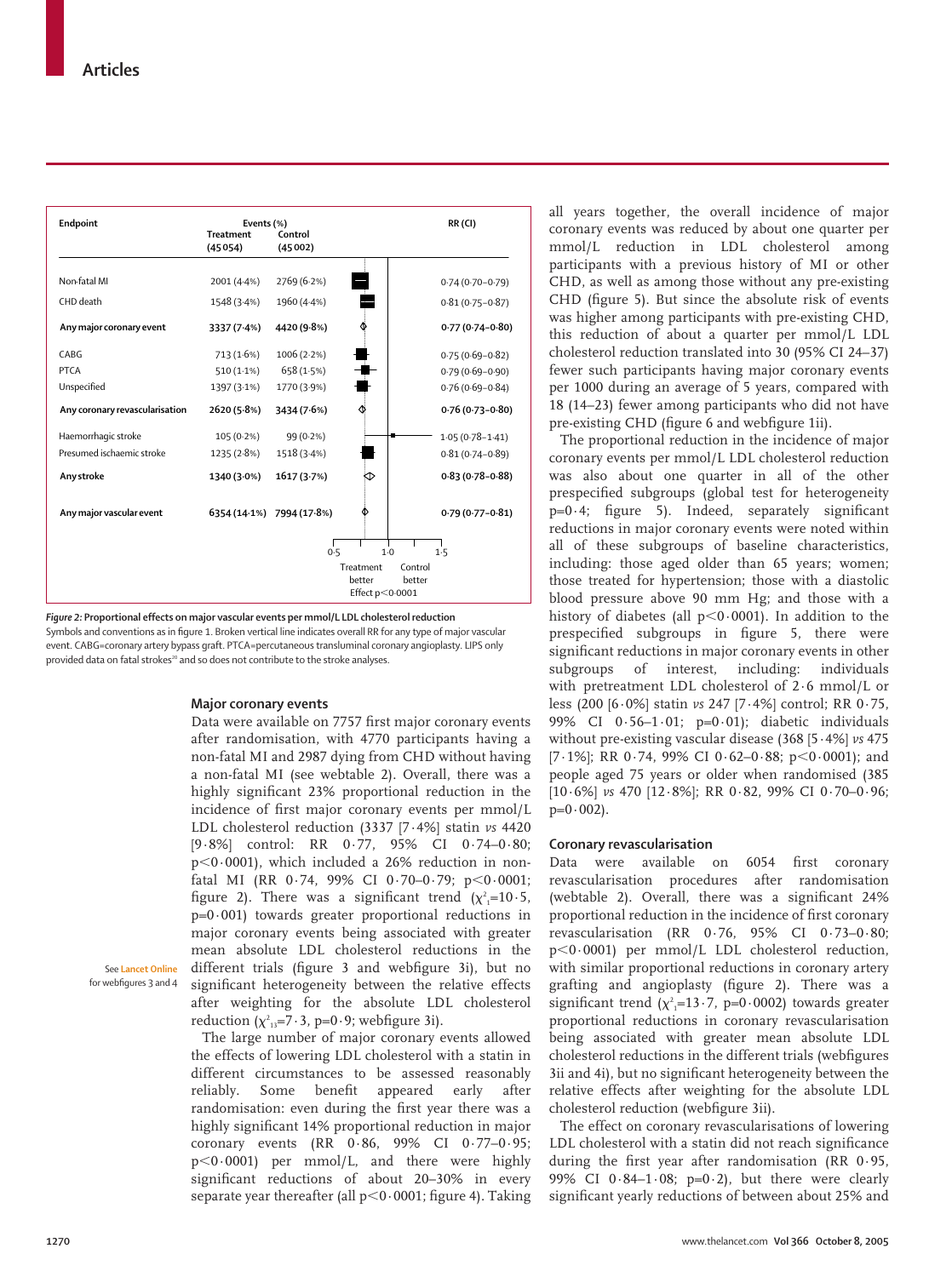**RR (CI)**

тI



| Major coronary event                                             | 805 (1.8%)                 | 980(2.2%)                |              | $0.86(0.77 - 0.95)$                        |
|------------------------------------------------------------------|----------------------------|--------------------------|--------------|--------------------------------------------|
| Coronary revascularisation                                       | 795 (1.8%)                 | 841 (1.9%)               |              | $0.95(0.84 - 1.08)$                        |
| Stroke                                                           | 297 (0.7%)                 | 311 (0.7%)               |              | $0.96(0.79 - 1.17)$                        |
| Major vascular event                                             | 1747 (3.9%)                | 1951 (4.3%)              |              | $0.90(0.85 - 0.96)$                        |
| Year 1-2:                                                        |                            |                          |              |                                            |
| Major coronary event                                             | 653 (1.5%)                 | 856 (2.0%)               |              | $0.78(0.70 - 0.87)$                        |
| Coronary revascularisation                                       | 488 (1.1%)                 | 653 (1.5%)               |              | $0.76(0.66 - 0.87)$                        |
| Stroke                                                           | 264 (0.6%)                 | 363 (0.8%)               |              | $0.75(0.62 - 0.90)$                        |
| Major vascular event                                             | 1231 (2.9%)                | 1603 (3.8%)              |              | $0.78(0.73 - 0.83)$                        |
| Year 2-3:                                                        |                            |                          |              |                                            |
| Major coronary event                                             | 611(1.5%)                  | 883(2.1%)                |              | $0.69(0.61 - 0.77)$                        |
| Coronary revascularisation<br>Stroke                             | 442 (1.1%)<br>274 (0.7%)   | 623 (1.5%)<br>327 (0.8%) |              | $0.73(0.64 - 0.84)$<br>$0.83(0.69 - 1.00)$ |
| Major vascular event                                             | 1151 (2.8%)                | 1543 (3.9%)              |              | $0.74(0.69 - 0.79)$                        |
|                                                                  |                            |                          |              |                                            |
| Year 3-4:                                                        |                            |                          |              |                                            |
| Major coronary event                                             | 515 (1.4%)                 | 733 (2.0%)               |              | $0.72(0.64 - 0.82)$<br>$0.66(0.57 - 0.76)$ |
| Coronary revascularisation<br>Stroke                             | 375 (1.0%)<br>221 (0.6%)   | 581 (1.6%)<br>298 (0.8%) |              | $0.75(0.61 - 0.92)$                        |
| Major vascular event                                             | 946 (2.6%)                 | 1306 (3.8%)              |              | $0.72(0.67 - 0.78)$                        |
|                                                                  |                            |                          |              |                                            |
| Year 4-5:                                                        |                            |                          |              |                                            |
| Major coronary event                                             | 479 (1.6%)                 | 588 (2.1%)               |              | $0.81(0.71 - 0.92)$<br>$0.70(0.60 - 0.82)$ |
| Coronary revascularisation<br>Stroke                             | $317(1.1\%)$<br>185 (0.6%) | 464 (1.7%)<br>199 (0.7%) |              | $0.90(0.72 - 1.12)$                        |
| Major vascular event                                             | 811 (2.9%)                 | 993 (3.7%)               |              | $0.79(0.74 - 0.86)$                        |
|                                                                  |                            |                          |              |                                            |
| Year $5+$ :<br>Major coronary event                              | 274 (1.5%)                 | 380(2.2%)                |              | $0.71(0.59 - 0.84)$                        |
| Coronary revascularisation                                       | 203 (1.2%)                 | 272 (1.6%)               |              | $0.73(0.59 - 0.90)$                        |
| Stroke                                                           | 99(0.5%)                   | 119 (0.7%)               |              | $0.79(0.57 - 1.10)$                        |
| Major vascular event                                             | 468 (2.8%)                 | 598 (3.8%)               |              | $0.74(0.67 - 0.82)$                        |
|                                                                  |                            |                          |              |                                            |
| Trend test for major vascular events: $\chi_1^2$ =13.9; p=0.0002 |                            |                          | 0.5<br>$1-0$ | 1.5                                        |
|                                                                  |                            |                          | Treatment    | Control                                    |

**Endpoint Events (%)**

**Year 0–1:**

**Treatment (45 054)**

**Control (45 002)**

*Figure 3:* **Relation between proportional reduction in incidence of major coronary events and major vascular events and mean absolute LDL cholesterol reduction at 1 year**

Square represents a single trial plotted against mean absolute LDL cholesterol reduction at 1 year, with vertical lines above and below corresponding to one SE of unweighted event rate reduction. Trials are plotted in order of magnitude of difference in LDL cholesterol difference at 1 year (webtable 1). For each outcome, regression line (which is forced to pass through the origin) represents weighted event rate reduction per mmol/L LDL cholesterol reduction.

30% during each of the subsequent 5 years (all p-0·001; figure 4). During an average of 5 years of treatment, the reduction in the overall incidence of coronary revascularisation of about one quarter per mmol/L LDL cholesterol reduction translated into 27 (95% CI 20–34) fewer participants having such procedures per 1000 among those with pre-existing CHD at baseline, compared with 12 (9–16) fewer among participants with no such history (figure 6 and webfigure 1iii). The proportional reduction in the incidence of coronary revascularisation procedures per mmol/L LDL cholesterol reduction was about one quarter in all of the prespecified subgroups (global heterogeneity  $p=0.9$ ; webfigure 2ii).

*Figure 4:* **Proportional effects on major vascular events per mmol/L LDL cholesterol reduction by year**  Symbols and conventions as in figure 1. For each time period, RRs weighted by trial-specific LDL cholesterol reductions at 1 year relate to participants at risk of a first events (as do percentages).

better

better

## **Stroke**

Data were available on a total of 2957 first strokes after randomisation (webtable 2). There were 2282 strokes among 65 138 participants in nine trials13,15,17–19,21,22,24,26 that sought information on stroke type, of which 204 (9%) were attributed definitely to haemorrhage, 1565 (69%) were confirmed to be ischaemic, and 513 (22%) were of unknown type. Overall, there was a significant 17% proportional reduction in the incidence of first stroke of any type (1340 [3·0%] statin *vs* 1617 [3·7%] control; RR 0·83, 95% CI 0·78–0·88; p-0·0001) per mmol/L lower LDL cholesterol (figure 2). As was the case for major coronary events and revascularisations, there was a significant trend ( $\chi^2$ <sub>1</sub>=6·8, p=0·009) towards greater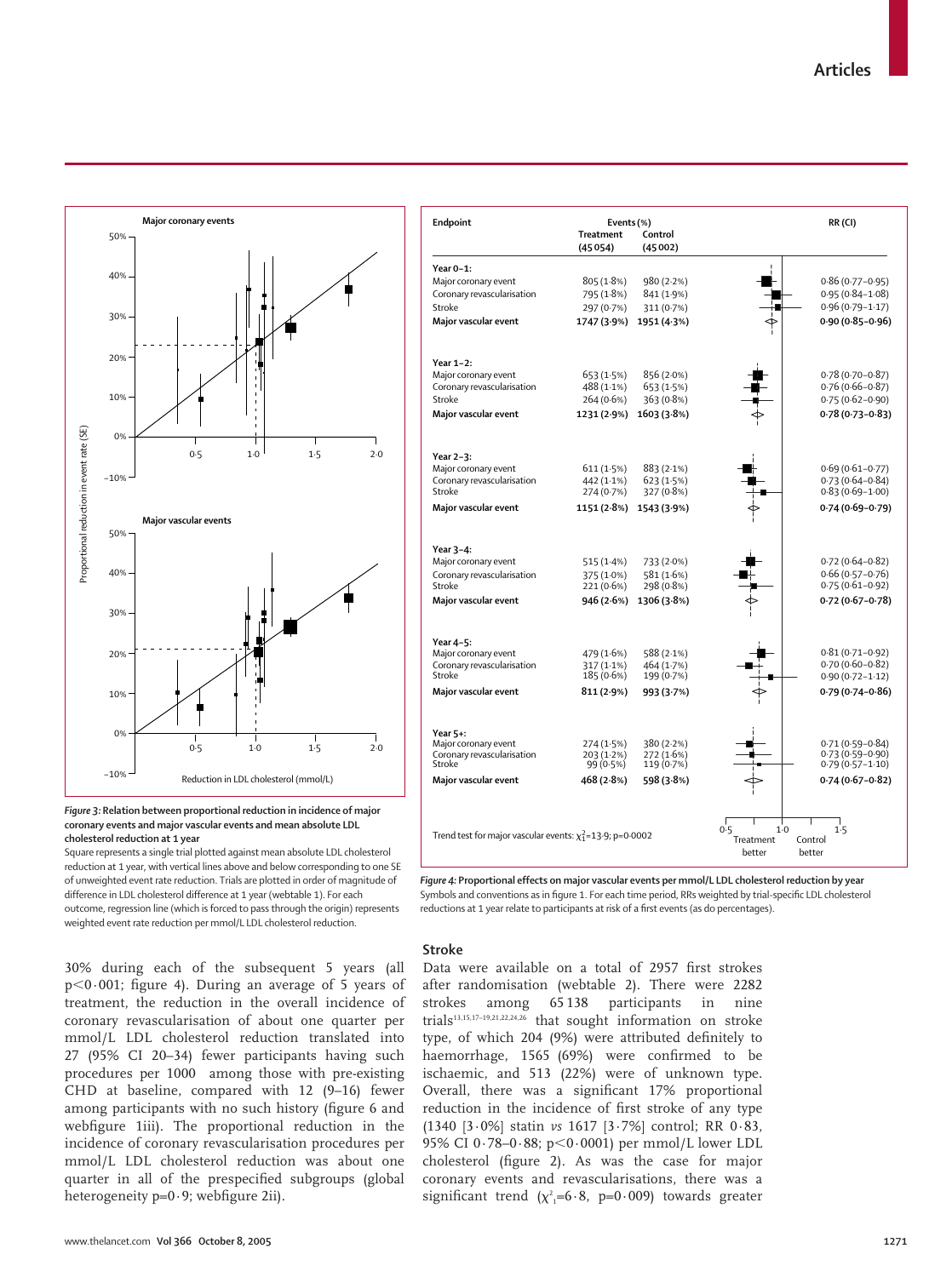| Groups                                                       | Treatment<br>(45002) | Events (%)<br>Control<br>(45054) |                     | RR (CI)             | Heterogeneity/<br>trend test |
|--------------------------------------------------------------|----------------------|----------------------------------|---------------------|---------------------|------------------------------|
|                                                              |                      |                                  |                     |                     |                              |
| Previous disease:                                            |                      |                                  |                     |                     |                              |
| Post-MI                                                      | 1681 (11.7%)         | 2207 (15-4%)                     |                     | $0.78(0.74 - 0.84)$ |                              |
| Other CHD                                                    | 568 (8.7%)           | 744 (11-4%)                      |                     | $0.77(0.68 - 0.87)$ | $\chi^2$ =3.0; p=0.2         |
| None                                                         | 1088 (4.5%)          | 1469 (6.1%)                      |                     | $0.72(0.66 - 0.80)$ |                              |
| Age (years):                                                 |                      |                                  |                     |                     |                              |
| $<\!\!65$                                                    | 1671 (6.1%)          | 2344 (8.5%)                      |                     | $0.74(0.69 - 0.79)$ |                              |
| >65                                                          | 1666 (9.5%)          | 2076 (11.9%)                     |                     | $0.81(0.76 - 0.88)$ | $\chi_1^2$ =6.6; p=0.01      |
| Sex:                                                         |                      |                                  |                     |                     |                              |
| Male                                                         | 2686 (7.8%)          | 3630 (10.6%)                     |                     | $0.76(0.72 - 0.80)$ |                              |
| Female                                                       | 651 (6.1%)           | 790 (7.3%)                       |                     | $0.82(0.73 - 0.93)$ | $\chi_1^2$ =2.6; p=0.1       |
|                                                              |                      |                                  |                     |                     |                              |
| Treated hypertension:<br>Yes                                 | 2038 (8.2%)          | 2596 (10-4%)                     |                     | $0.79(0.74 - 0.84)$ |                              |
| No                                                           | 1299 (6.4%)          | 1824 (9.1%)                      |                     | $0.75(0.70 - 0.81)$ | $\chi_1^2$ =1.6; p=0.2       |
|                                                              |                      |                                  |                     |                     |                              |
| History of diabetes:                                         |                      |                                  | ∙                   |                     |                              |
| Yes                                                          | 776 (8.3%)           | 979 (10.5%)                      |                     | $0.78(0.69 - 0.87)$ | $\chi_1^2$ =0.1; p=0.8       |
| No                                                           | 2561 (7.2%)          | 3441 (9.6%)                      | 2                   | $0.77(0.73 - 0.81)$ |                              |
| Diastolic blood pressure (mm Hg):                            |                      |                                  |                     |                     |                              |
| $<$ 90                                                       | 2711 (7.8%)          | 3590 (10.3%)                     |                     | $0.77(0.73 - 0.81)$ |                              |
| >90                                                          | 618 (6.1%)           | 827 (8.2%)                       |                     | $0.76(0.68 - 0.85)$ | $\chi_1^2$ =0.1; p=0.8       |
| Total cholesterol (mmol/L):                                  |                      |                                  |                     |                     |                              |
| $≤5.2$                                                       | 748 (6.9%)           | 940 (8.6%)                       |                     | $0.76(0.66 - 0.88)$ |                              |
| $>5.2 - 6.5$                                                 | 1678 (7.0%)          | 2246 (9.4%)                      |                     | $0.76(0.71 - 0.82)$ | $\chi_1^2$ =0.2; p=0.7       |
| >6.5                                                         | 896 (8.8%)           | 1220 (12-1%)                     |                     | $0.78(0.72 - 0.84)$ |                              |
| LDL cholesterol (mmol/L):                                    |                      |                                  |                     |                     |                              |
|                                                              | 1130 (6.8%)          | 1443 (8.7%)                      | x.                  | $0.76(0.68 - 0.84)$ |                              |
| $>3.5 - 4.5$                                                 | 1374 (7.3%)          | 1814 (9.6%)                      |                     | $0.77(0.71 - 0.83)$ | $\chi_1^2$ =0.4; p=0.5       |
| >4.5                                                         | 801 (9.3%)           | 1120 (12.9%)                     |                     | $0.78(0.72 - 0.85)$ |                              |
| HDL cholesterol (mmol/L):                                    |                      |                                  |                     |                     |                              |
| $≤0.9$                                                       | 1167 (9.3%)          | 1538 (12.1%)                     |                     | $0.76(0.70 - 0.84)$ |                              |
| $>0.9 - 1.1$                                                 | 939 (7.4%)           | 1270 (10-2%)                     |                     | $0.76(0.70 - 0.83)$ | $\chi_1^2$ =0.1; p=0.8       |
| >1.1                                                         | 1207 (6.2%)          | 1595 (8.1%)                      | ╋                   | $0.77(0.71 - 0.84)$ |                              |
| Triglycerides (mmol/L):                                      |                      |                                  |                     |                     |                              |
| $≤1.4$                                                       | 1162(7.3%)           | 1521 (9.6%)                      |                     | $0.78(0.71 - 0.85)$ |                              |
| $>1.4-2.0$                                                   | 937(7.1%)            | 1304 (9.8%)                      |                     | $0.77(0.71 - 0.84)$ | $\chi_1^2$ =0.3; p=0.6       |
| >2.0                                                         | 1217 (7.9%)          | 1564 (10.2%)                     |                     | $0.76(0.69 - 0.83)$ |                              |
| Overall                                                      | 3337 (7-4%)          | 4420 (9.8%)                      | $\Phi$              | $0.77(0.74 - 0.80)$ |                              |
|                                                              |                      |                                  | 0.5<br>1.0          | 1.5                 |                              |
|                                                              |                      |                                  | Treatment<br>better | Control<br>better   |                              |
| Global test for heterogeneity: $\chi^2_{15}$ = 15·1; p = 0·4 |                      |                                  | Effect p<0.0001     |                     |                              |

*Figure 5:* **Proportional effects on major coronary events per mmol/L LDL cholesterol reduction subdivided by baseline prognostic factors** Symbols and conventions as in figure 1.

> proportional reductions in stroke being associated with greater mean absolute LDL cholesterol reductions in the different trials (webfigures 3iii and 4ii).

> This overall reduction in stroke reflected a highly significant 19% proportional reduction (RR 0·81, 99% CI 0.74-0.89; p<0.0001) in strokes not attributed to haemorrhage (ie, presumed ischaemic) per mmol/L LDL cholesterol reduction, and no apparent difference in

haemorrhagic stroke (RR 1·05, 99% CI 0·78–1·41; p=0·7; figure 2). The overall reduction in presumed ischaemic stroke reflected a highly significant 22% proportional reduction in confirmed ischaemic stroke (RR 0·78, 99% CI 0·70–0·87; p<0·0001) per mmol/L LDL cholesterol reduction and a 12% proportional reduction in stroke of unknown type (RR 0·88, 99% CI 0·75–1·02; p=0·03). There was no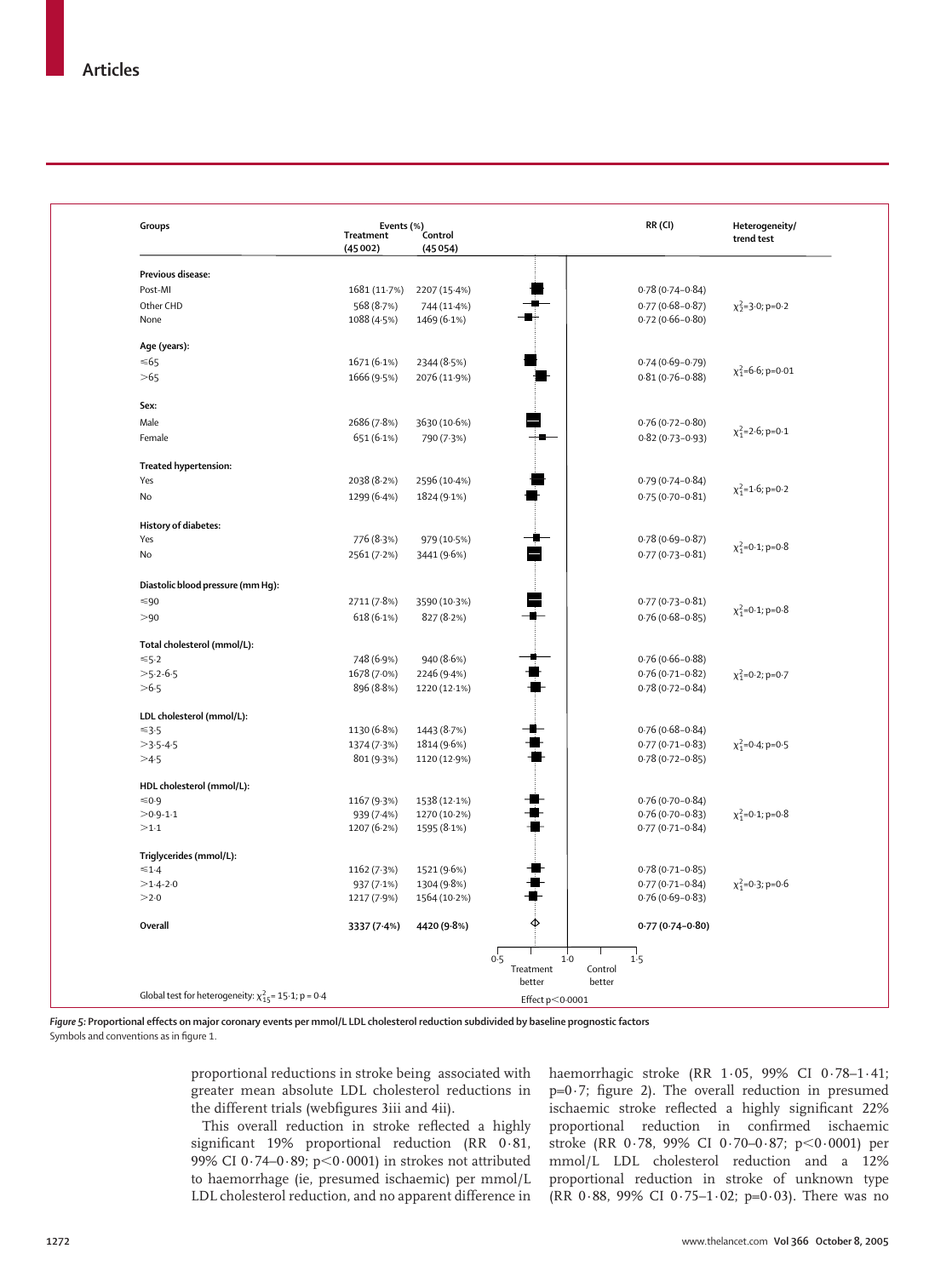significant reduction in stroke during the first year after randomisation (RR 0·96, 99% CI 0·79–1·17;  $p=0.6$ ), but there were significant reductions of about 20–25% during each of the subsequent 3 years and favourable trends thereafter (figure 4). During an average of 5 years of treatment, the reduction in the overall incidence of stroke of about one sixth per mmol/L LDL cholesterol reduction translated into eight (95% CI 4–12) fewer participants having any stroke per 1000 among those with pre-existing CHD at baseline, compared with five (1–8) fewer per 1000 among participants with no such history (figure 6 and webfigure 1iv).

## **Major vascular events**

Data were available on 14 348 first major vascular events after randomisation, with 7757 participants having had a major coronary event, 6054 having had a coronary revascularisation procedure, and 2957 having had a stroke (and some having more than one such event; webtable 2). Overall, there was a highly significant 21% proportional reduction in the incidence of major vascular events (RR 0·79, 95% CI 0.77–0.81; p<0.0001) per mmol/L LDL cholesterol reduction, reflecting the similar proportional reductions in major coronary events, coronary revascularisation procedures, and strokes (figure 2). There was a significant trend  $(\chi^2_{1}=26\cdot 4;\; p<0\cdot 0001)$ towards greater proportional reductions in major vascular events being associated with greater LDL cholesterol reductions in the different trials (figure 3 and webfigure 3iv), but no significant heterogeneity between the relative effects after weighting for the absolute LDL cholesterol reduction ( $\chi^2_{13}=10 \cdot 1$ ; p=0 $\cdot 7$ ; webfigure 3iv).

Given the large number of major vascular events, the effects of lowering LDL cholesterol with a statin could be examined particularly reliably in various different circumstances (although analysis of this outcome had not been prespecified). There was a significant 10% proportional reduction (RR 0·90, 95% CI 0·85–0·96;  $p=0.0006$ ) in major vascular events during the first year after randomisation, and this was followed by highly significant yearly reductions of around one quarter during every subsequent year (all  $p<0.0001$ ; figure 4). Taking all years together, the overall reduction of about one fifth per mmol/L LDL cholesterol reduction translated into 48 (95% CI 39–57) fewer participants having major vascular events per 1000 among those with pre-existing CHD at baseline, compared with 25 (19–31) fewer per 1000 among participants with no such history (figure 6 and webfigure 1v).

The incidence of major vascular events was reduced by about one fifth per mmol/L LDL cholesterol reduction in every prespecified subgroup (global heterogeneity  $p=0.5$ ; figure 7), and was significant in



*Figure 6:* **5-year absolute benefits on particular vascular outcomes per mmol/L LDL cholesterol reduction in participants with and without previous MI or CHD** 

Many participants had more than one type of outcome, so sum of absolute differences for separate outcomes exceeds total number of participants avoiding at least one major vascular event.

all of these subgroups considered separately (all p-0·0001). There were also significant reductions in risk per mmol/L LDL cholesterol reduction in a number of other subgroups, including: individuals with pretreatment LDL cholesterol of 2·6 mmol/L or less (383 [11·5%] *vs* 476 [14·3%]; RR 0·73, 99% CI  $0.58-0.90$ ; p= $0.0001$ ) or even of  $2.0 \text{ mmol/L}$  or less (75 [10·2%] *vs* 91 [12·9%]; RR 0·66, 99% CI 0·38–1·14;  $p=0.05$ ); diabetic individuals without previously known vascular disease (713 [10·4%] *vs* 884 [13·1%]; RR 0·75, 99% CI 0 $0.66 - 0.86$ ; p $< 0.0001$ ); and those individuals aged 75 years or older when randomised (612 [16·8%] *vs* 721 [19·7%]; RR 0·82, 99% CI 0·72–0·93;  $p=0.0001$ ).

#### **Cancer**

The present analyses are of the 5103 first incident cancers recorded after randomisation, excluding nonfatal recurrences of previously diagnosed cancers, but including any deaths from such recurrences. Nonmelanoma skin cancers were not recorded routinely in these trials, and so are not included in the analyses. Overall, there was no evidence that lowering LDL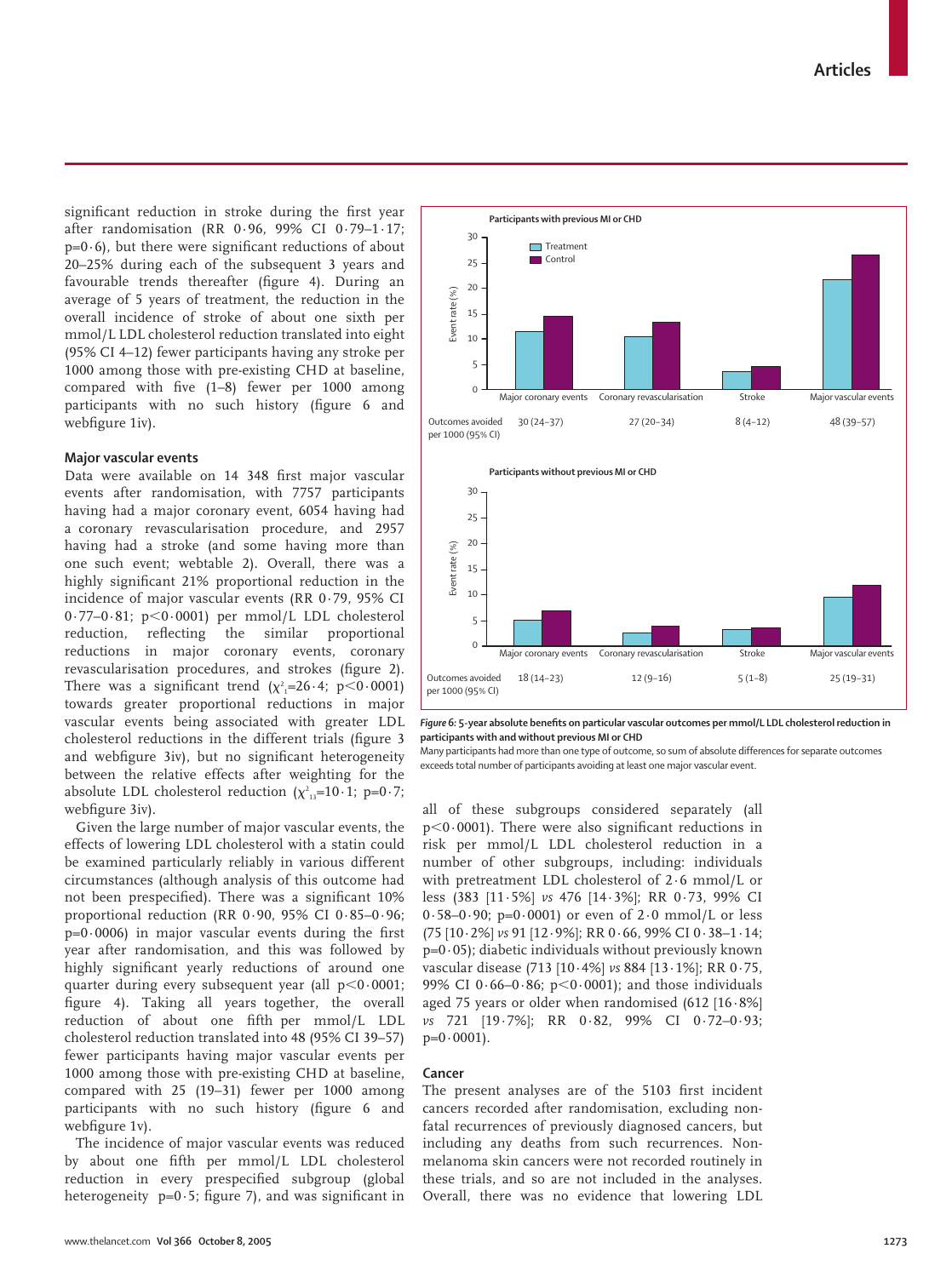| Groups                                                      | Treatment    | Events (%)<br>nent  Control |                                    | RR(CI)              |                         |
|-------------------------------------------------------------|--------------|-----------------------------|------------------------------------|---------------------|-------------------------|
|                                                             | (45054)      | (45002)                     |                                    |                     | trend test              |
|                                                             |              |                             |                                    |                     |                         |
| Previous disease:                                           |              |                             |                                    |                     |                         |
| Post-MI                                                     | 3051 (21.2%) | 3860 (26.9%)                |                                    | $0.79(0.75 - 0.83)$ |                         |
| Other CHD                                                   | 1257 (19.3%) | 1581 (24.2%)                |                                    | $0.80(0.73 - 0.87)$ | $\chi^2$ =0.5; p=0.8    |
| None                                                        | 2046 (8.5%)  | 2553 (10.6%)                |                                    | $0.78(0.72 - 0.84)$ |                         |
| Age (years):                                                |              |                             |                                    |                     |                         |
| $< 65$                                                      | 3454 (12.5%) | 4448 (16.2%)                |                                    | $0.78(0.74 - 0.82)$ |                         |
| >65                                                         | 2900 (16.6%) | 3546 (20.3%)                |                                    | $0.81(0.77 - 0.86)$ | $\chi_1^2$ =2.3; p=0.1  |
|                                                             |              |                             |                                    |                     |                         |
| Sex:                                                        |              |                             |                                    |                     |                         |
| Male                                                        | 5097 (14.9%) | 6504 (19.0%)                |                                    | $0.78(0.75 - 0.81)$ | $\chi_1^2$ =3.1; p=0.08 |
| Female                                                      | 1257 (11.7%) | 1490 (13.8%)                |                                    | $0.83(0.76 - 0.91)$ |                         |
| Treated hypertension:                                       |              |                             |                                    |                     |                         |
| Yes                                                         | 3925 (15.8%) | 4783 (19.2%)                |                                    | $0.81(0.77 - 0.85)$ |                         |
| No                                                          | 2429 (12.0%) | 3211 (15.9%)                |                                    | $0.77(0.73 - 0.82)$ | $\chi_1^2$ =2.4; p=0.1  |
|                                                             |              |                             |                                    |                     |                         |
| History of diabetes:                                        |              |                             |                                    |                     |                         |
| Yes                                                         | 1465 (15.6%) | 1782 (19-2%)                |                                    | $0.79(0.72 - 0.86)$ | $\chi_1^2$ =0.0; p=0.9  |
| No                                                          | 4889 (13.7%) | 6212 (17.4%)                |                                    | $0.79(0.76 - 0.82)$ |                         |
| Diastolic blood pressure (mm Hg):                           |              |                             |                                    |                     |                         |
| $< 90$                                                      | 5191 (14.9%) | 6493 (18.6%)                |                                    | $0.79(0.76 - 0.83)$ |                         |
| >90                                                         | 1154 (11-4%) | 1496 (14.8%)                |                                    | $0.77(0.80 - 0.84)$ | $\chi_1^2$ =0.8; p=0.4  |
| Total cholesterol (mmol/L):                                 |              |                             |                                    |                     |                         |
| $≤5.2$                                                      | 1465 (13.5%) | 1808 (16.6%)                |                                    | $0.76(0.69 - 0.85)$ |                         |
| $>5.2 - 6.5$                                                | 3312 (13.9%) | 4159 (17.4%)                |                                    | $0.79(0.75 - 0.83)$ |                         |
| >6.5                                                        |              |                             |                                    |                     | $\chi_1^2$ =1.3; p=0.3  |
|                                                             | 1547 (15.2%) | 1992 (19.7%)                |                                    | $0.80(0.76 - 0.86)$ |                         |
| LDL cholesterol (mmol/L):                                   |              |                             |                                    |                     |                         |
| ≤3.5                                                        | 2237 (13.4%) | 2776 (16.7%)                |                                    | $0.76(0.71 - 0.82)$ |                         |
| $>3.5 - 4.5$                                                | 2680 (14.2%) | 3344 (17.6%)                |                                    | $0.79(0.75 - 0.84)$ | $\chi_1^2$ =2.5; p=0.1  |
| >4.5                                                        | 1364 (15.8%) | 1773 (20-4%)                |                                    | $0.81(0.76 - 0.87)$ |                         |
| HDL cholesterol (mmol/L):                                   |              |                             |                                    |                     |                         |
| $≤0.9$                                                      | 2277 (18.2%) | 2876 (22.7%)                |                                    | $0.78(0.73 - 0.83)$ |                         |
| $>0.9 - 1.1$                                                | 1813 (14.3%) | 2278 (18.2%)                |                                    | $0.79(0.74 - 0.84)$ | $\chi_1^2$ =0.3; p=0.6  |
| >1.1                                                        | 2223 (11.4%) | 2789 (14.2%)                |                                    | $0.79(0.75 - 0.85)$ |                         |
| Triglycerides (mmol/L):                                     |              |                             |                                    |                     |                         |
| $≤1.4$                                                      | 2125 (13.4%) | 2665 (16.8%)                |                                    | $0.79(0.74 - 0.85)$ |                         |
| $>1.4-2.0$                                                  | 1821 (13.8%) | 2389 (18.0%)                |                                    | $0.78(0.73 - 0.83)$ | $\chi_1^2$ =0.0; p=0.9  |
| >2.0                                                        | 2357 (15.3%) | 2868 (18.8%)                |                                    | $0.80(0.74 - 0.85)$ |                         |
| Overall                                                     |              | 6354 (14.1%) 7994 (17.8%)   | Þ                                  | $0.79(0.77-081)$    |                         |
|                                                             |              |                             |                                    |                     |                         |
|                                                             |              |                             | 0.5<br>1.0<br>Treatment<br>Control | 1.5                 |                         |
|                                                             |              |                             | better<br>better                   |                     |                         |
| Global test for heterogeneity: $\chi^{2}_{15}$ =13.8; p=0.5 |              |                             | Effect $p<$ 0.0001                 |                     |                         |

*Figure 7:* **Proportional effects on major vascular events per mmol/L LDL cholesterol reduction subdivided by baseline prognostic factors** Symbols and conventions as in figure 1.

> cholesterol by 1·0 mmol/L with statin therapy increased the risk of developing cancer (RR 1·00, 95% CI 0 $0.95-1.06$ ; p=0 $0.9$ ; figure 8), and the results of unweighted analyses were similar (webfigure 3v). Furthermore, there was no evidence of an excess incidence of cancer emerging with increasing duration of treatment  $(\chi^2)$  for trend=0.6; p=0.4; figure 9). Moreover, when cancer was analysed by site, there were

no apparent excesses among any particular site-specific cancer (figure 8).

## **Rhabdomyolysis**

Information on rhabdomyolysis was available from all but one<sup>23</sup> of the 14 trials (9  $[0.023\%]$  of 39 884 patients allocated statin *vs* 6 [0·015%] of 39 817 allocated control), and the 5-year excess risk with statin was small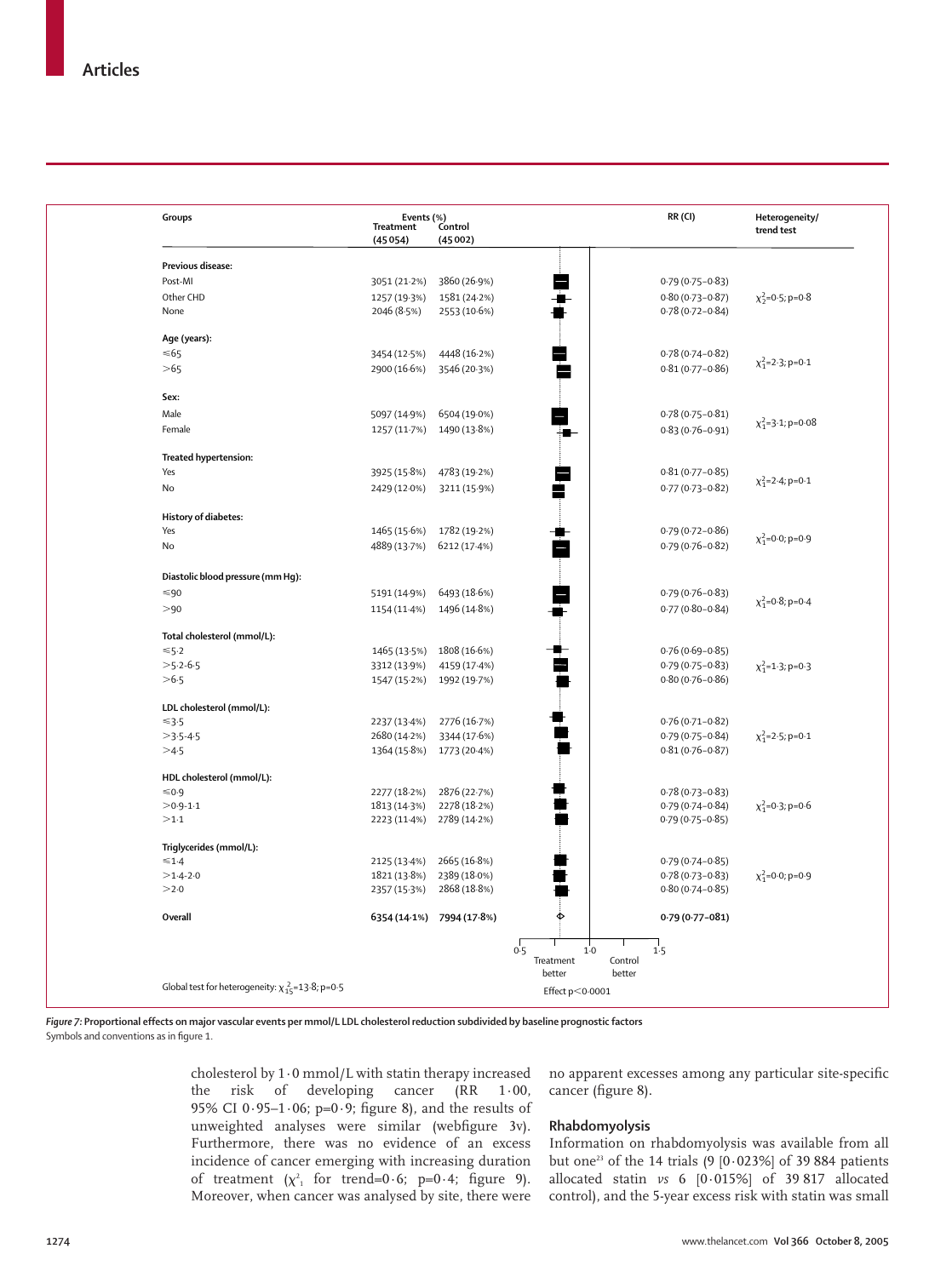and not significant (absolute excess  $0.01\%$  [SE  $0.01$ ];  $p=0.4$ ).

## **Discussion**

The main objective of this collaboration is to provide reliable assessments of the major benefits and risks of lipid-modifying treatments, and this first cycle of metaanalyses has specifically addressed the effects of lowering LDL cholesterol with statins. We aimed to minimise both systematic and random errors by bringing together individual participant data from all eligible large randomised trials comparing statin therapy versus control, and by prespecifying the main analyses.11 Furthermore, by weighting the results in individual trials and subgroups by the size of the achieved LDL cholesterol reductions, we were able to adjust for the potential confounding effects of such differences. The results of this meta-analysis help to clarify the relationship between the reductions in LDL cholesterol and the effects on the incidence of different vascular outcomes, the magnitude of the benefits in different circumstances, the time course over which such benefits emerge, and the safety of the statin regimens studied.



*Figure 8:* **Proportional effects on cancer incidence per mmol/L LDL cholesterol reduction by site** Symbols and conventions as in figure 1. For every type of cancer, analyses are of number of participants whose first recorded cancer after randomisation was of that type. ASCOTT-LLA only provided data on fatal cancers<sup>24</sup> and so does not contribute to these analyses.

| Years                                  | <b>Treatment</b><br>(39886) | Events (%)<br>Control<br>(39865) |                                                                 | RR(CI)              |
|----------------------------------------|-----------------------------|----------------------------------|-----------------------------------------------------------------|---------------------|
| $0 - 1$                                | 412 (1.0%)                  | 441 $(1.1%)$                     |                                                                 | $0.95(0.81 - 1.12)$ |
| $1 - 2$                                | 532 (1.4%)                  | 513 (1.3%)                       |                                                                 | $1.03(0.89 - 1.20)$ |
| $2 - 3$                                | 512 (1.4%)                  | 514(1.4%)                        |                                                                 | $0.99(0.85 - 1.15)$ |
| $3 - 4$                                | 494 (1.4%)                  | 476 (1.4%)                       |                                                                 | $1.00(0.86 - 1.16)$ |
| $4 - 5$                                | 384(1.3%)                   | 374(1.3%)                        |                                                                 | $1.02(0.86 - 1.21)$ |
| $5+$                                   | 233(1.3%)                   | $218(1.2\%)$                     |                                                                 | $1.05(0.84 - 1.32)$ |
| All times                              | 2567 (6.4%)                 | 2536 (6.4%)                      |                                                                 | $1.00(0.95 - 1.06)$ |
| Test for trend: $\chi_1^2$ =0.6; p=0.4 |                             |                                  | 0.5<br>$1-0$<br>1.5<br>Treatment<br>Control<br>better<br>better |                     |
|                                        |                             |                                  | Effect $p=0.9$                                                  |                     |

*Figure 9:* **Proportional effects on cancer incidence per mmol/L LDL cholesterol reduction by year**  Symbols and conventions as in figures 1 and 4. ASCOTT-LLA only provided data on fatal cancers<sup>24</sup> and so does not contribute to these analyses.

## **Benefits in different subgroups**

A wide range of different types of participants was included in the 14 trials that contributed to this metaanalysis, so it was possible to explore the effects of lowering LDL cholesterol with statin therapy in many different subgroups. Weighting these analyses according to the subgroup-specific LDL cholesterol differences between the treatment groups made it possible to allow for any differences between the LDL cholesterol reductions in different subgroups. For example, the absolute reduction in LDL cholesterol with a particular dose of a statin tends to be smaller among those presenting with lower LDL cholesterol levels than among those with higher levels,<sup>21,34</sup> but the proportional reduction in the event rate per mmol/L reduction in LDL cholesterol was largely independent of the presenting level. That is, the results of the present analyses indicate

## **Benefit versus LDL cholesterol reduction**

The results of this meta-analysis are consistent with there being an approximately linear relationship between the absolute reductions in LDL cholesterol achieved in these trials and the proportional reductions in the incidence of coronary and other major vascular events. This finding is reinforced by those of some direct randomised comparisons of different statin regimens,<sup>29-31</sup> which also indicate that larger LDL cholesterol reductions produce larger reductions in vascular disease risk. (Further evidence will be provided by other such trials that are still ongoing. $32,33$ ) Overall among the trials included in the present metaanalysis, the difference in LDL cholesterol at 5 years was about 0·8 mmol/L (chiefly reflecting noncompliance with the allocated treatments). The ratio of the average LDL cholesterol difference for the whole study period to the average difference measured at 1 year was therefore about 0·9. Consequently, a reduction in LDL cholesterol of 1 mmol/L that is sustained for 5 years may well produce a proportional reduction in major vascular events of about 23% (rather than the 21% reduction observed in the weighted analysis). In many circumstances, full compliance with available regimens can reduce LDL cholesterol by substantially more than 1 mmol/ $L^{10}$  and the present results suggest that such reductions would produce greater effects on vascular outcomes. For example, a reduction of 1·5 mmol/L in LDL cholesterol with sustained statin therapy might well be expected to reduce the incidence of major vascular events by about one third.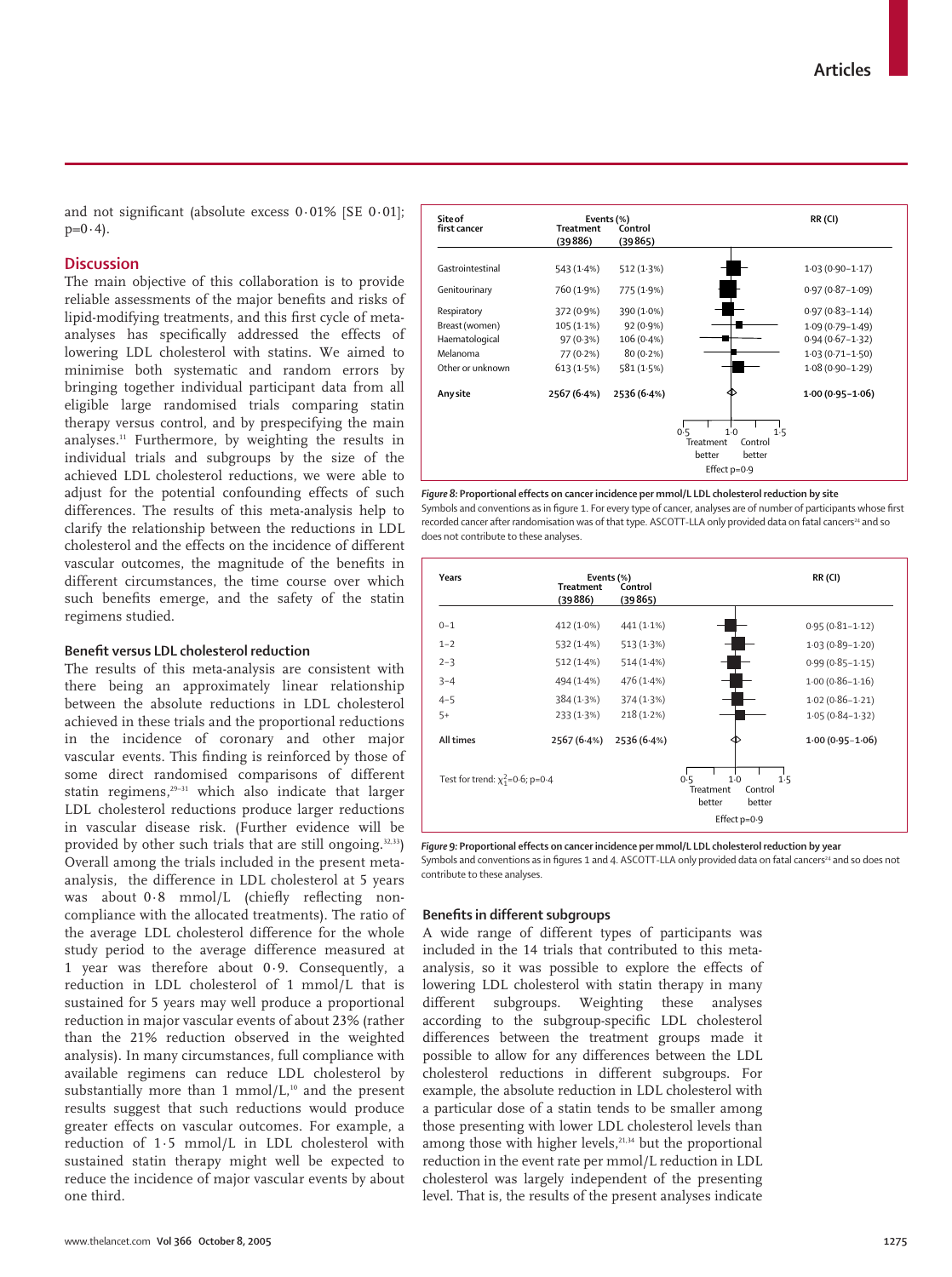that while lowering LDL cholesterol from 4 mmol/L to 3 mmol/L reduces the risk of vascular events by about 23%, lowering LDL cholesterol from 3 mmol/L to 2 mmol/L also reduces (residual) risk by about 23%. So, an LDL cholesterol reduction of 2 mmol/L might be expected to reduce risk by as much as 40% (ie, RRs of 0·77✕0·77 yielding a combined RR of 0·59). The proportional reductions in major vascular event rates per mmol/L LDL cholesterol reduction were very similar in all of the subgroups examined, including not just individuals presenting with LDL cholesterol below 2·6 mmol/L (100 mg/dL), but other groups for whom there had previously been uncertainty (such as diabetic individuals without pre-existing vascular disease, and people aged older than 75 years).

### **Evolution of benefits over time**

There have been conflicting reports about how rapidly benefits emerge after statin therapy is commenced, with some trials reporting little or no reduction in vascular events within the first year of treatment,<sup>13,15</sup> and one trial<sup>22</sup> reporting no reduction in stroke with 3 years of treatment, whereas other trials have reported more rapid benefits.<sup>29,35</sup> In the present meta-analysis, there was a highly significant 10% proportional reduction in major vascular events per mmol/L LDL cholesterol reduction during the first year (chiefly reflecting the observed 14% proportional reduction in major coronary events) and larger reductions of about 20–30% per mmol/L during every successive year of treatment. There was limited power, however, to assess how early the separate effects on major coronary events, coronary revascularisations, and strokes emerged. The survival analyses showed that the beneficial effects of lowering LDL cholesterol with a statin accumulated during an average of 5 years of treatment, so the absolute benefits increased with continuing treatment. Since this meta-analysis includes only the effects on first events, it underestimates the absolute benefits of continued statin therapy because the incidence of subsequent vascular events has also been shown to be reduced.<sup>36</sup>

## **Safety of lowering cholesterol**

Previously, the results of some observational studies<sup>7,37,38</sup> and early randomised trials<sup>4,5,39,40</sup> had raised concerns that lowering blood cholesterol concentrations might increase the risks of various non-vascular causes of death and of particular cancers (eg, gastrointestinal, respiratory, and haematological). In the present metaanalysis, however, there was no evidence that lowering LDL cholesterol by 1 mmol/L with 5 years of statin therapy increased the risks of any specific non-vascular cause of death or of any specific type of cancer. One of the trials<sup>15</sup> included in the present meta-analysis reported a possible excess risk of breast cancer in women with statin therapy, but this finding was not confirmed in the other contributing trials (RR 1·01, 99% CI 0 $-73-1.40$ ). Similarly, an apparent excess risk of cancer with statin therapy among people aged older than 70 years in another contributing trial $22$  was not confirmed by the findings in the other trials (RR 1·03, 99% CI 0·91–1·16). Conversely, based on the results of non-randomised observational studies, it has been suggested that statin therapy might reduce the incidence of various cancers (including colorectal<sup>41</sup> and prostate cancer<sup>42</sup>), but the results of the present meta-analysis of randomised trials do not support such claims. Although the findings of this meta-analysis provide reassurance that lowering LDL cholesterol with statin therapy does not increase the risk of non-vascular mortality and cancer during an average of 5 years, extended follow-up beyond the study treatment periods (perhaps through national registries) is warranted to identify whether any adverse effects might emerge in the longer term.

Further evidence of the safety of the statin regimens studied is also provided by the extremely low incidence of rhabdomyolysis (5 year excess: 0·01%, SE 0·01). However, none of the trials in the meta-analysis involved a high-dose statin regimen and, since the risk of myopathy is dose-dependent,<sup>43</sup> the possibility that higher doses would result in clinically relevant adverse effects cannot be excluded. Information on episodes of raised liver enzymes was not sought for the meta-analysis, but results of other studies have shown that statins rarely induce hepatitis.<sup>44</sup> In summary, therefore, the potential hazards of lowering LDL cholesterol with these statin regimens seemed to be extremely small in relation to the clear benefits in many circumstances.

## **Effects on total mortality**

Overall among the participants included in this metaanalysis, statin therapy produced a clear reduction in allcause mortality. Even so, the effects on vascular and nonvascular mortality considered separately may be more widely generalisable to different populations in which the proportions of deaths from such causes differ. Similar proportional reductions in mortality attributed to coronary heart disease and in the incidence of major vascular events were found among a wide range of individuals, while no adverse effect was observed on nonvascular mortality or morbidity in any of the different circumstances studied. So, in populations where the proportion of deaths from occlusive vascular disease is lower than in the meta-analysis, a given proportional reduction in vascular mortality would be expected to translate into a smaller proportional reduction in allcause mortality. By contrast, in populations at high risk of vascular death (such as individuals with pre-existing occlusive vascular disease), both the proportional and absolute reductions in all-cause mortality would be expected to be larger.

## **Implications**

The results of the present meta-analysis indicate that the proportional reductions in the incidence of major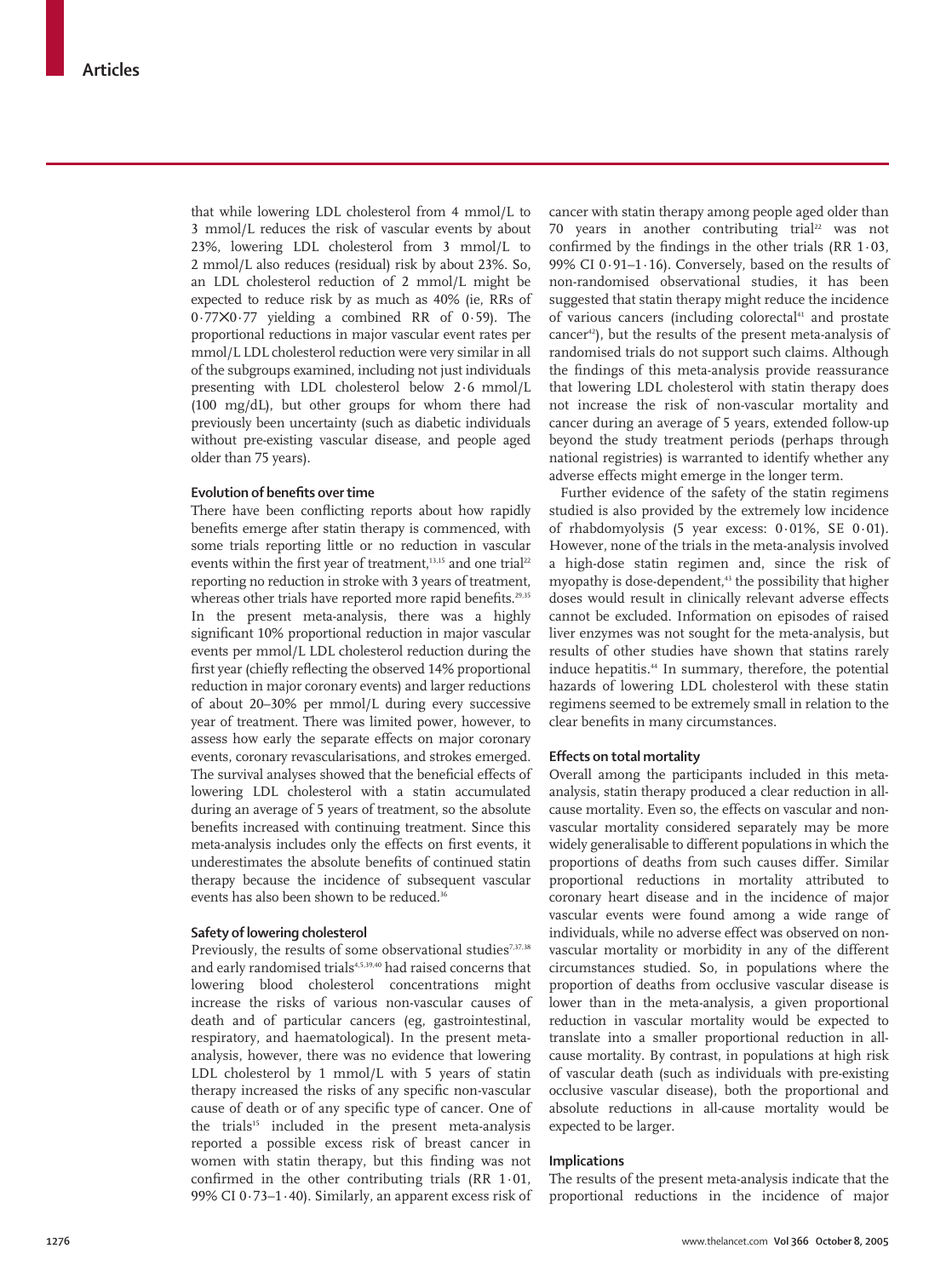coronary events, coronary revascularisations, and strokes were approximately related to the absolute reductions in LDL cholesterol achieved with the statin regimens studied, and that the proportional reductions in such major vascular events per mmol/L LDL cholesterol reduction were similar irrespective of the pretreatment cholesterol concentrations or other characteristics (eg, age, sex, or pre-existing disease) of the study participants. Current treatment guidelines are based on lowering LDL cholesterol to particular target levels, with somewhat lower targets for people at higher risk of coronary events.45,46 The results of this meta-analysis suggest, however, that this strategy may not realise the full potential of such treatment. First, assessment of baseline risk should be based on any type of occlusive vascular event (rather than on coronary events alone), since lowering LDL cholesterol with a statin lowers the risks not just of coronary events but also of revascularisation procedures and of ischaemic strokes. Secondly, treatment goals for statin treatment should aim chiefly to achieve substantial absolute reductions in LDL cholesterol (rather than to achieve particular target levels of LDL cholesterol), since the risk reductions are proportional to the absolute LDL cholesterol reductions. Full compliance with available statin regimens can reduce LDL cholesterol by at least 1·5 mmol/L in many circumstances, and hence might be expected to reduce the incidence of major vascular events by about one third. Ensuring that patients at high 5-year risk of any type of occlusive major vascular event achieve and maintain a substantial reduction in LDL cholesterol would result in major clinical and publichealth benefits.

#### **Contributors**

All members of the writing committee contributed to the collection and analysis of the data, and to the preparation of the manuscript. All collaborators had an opportunity to contribute to the interpretation of the results and to the drafting of the manuscript. The writing committee accepts full responsibility for the content of this paper.

#### **Conflict of interest statement**

Most of the trials in this report were supported by research grants from the pharmaceutical industry. Some members of the writing committee (CB, AK, RP, RC, and JS) have had the costs of participating in scientific meetings reimbursed by the pharmaceutical industry. All other members of the writing committee declare that they have no conflict of interest.

#### **Acknowledgments**

The Clinical Trial Service Unit and Epidemiological Studies Unit (CTSU) in the UK and National Health and Medical Research Council Clinical Trials Centre (CTC) in Australia coordinate this collaboration jointly. The CTSU is supported by the UK Medical Research Council, British Heart Foundation, Cancer Research UK, Wellcome Trust Cardiovascular Research Initiative, and, previously, the European Community Biomed Programme. The CTC is supported by a programme grant from the Australian National Health and Medical Research Council, and a grant from the National Heart Foundation, Australia.

#### **Current membership of the CTT Collaboration**

*Writing committee*—C Baigent, A Keech, PM Kearney, L Blackwell, G Buck, C Pollicino, A Kirby, T Sourjina, R Peto, R Collins, J Simes. *Collaborating trialists*—AFCAPS/TEXCAPS (AirForce/Texas Coronary Atherosclerosis Prevention Study): JR Downs, A Gotto, M Clearfield;

ALERT (Assessment of Lescol in Transplantation): H Holdaas; ALLHAT (Antihypertensive Lipid Lowering Heart Attack Trial): D Gordon, B Davis; ASCOT (Anglo-Scandinavian Cardiac Outcomes Trial): B Dahlof, N Poulter, P Sever; BIP (Bezafibrate Infarction Prevention Study): U Goldbourt, E Kaplinsky; CARDS (Collaborative Atorvastatin Diabetes Study): HM Colhoun, DJ Betteridge, PN Durrington, GA Hitman, J Fuller, A Neil; 4D (Der Deutsche Diabetes Dialyse study): C Wanner, V Krane; CARE (Cholesterol And Recurrent Events Study): F Sacks, L Moyé, M Pfeffer; CM Hawkins, E Braunwald; FIELD (Fenofibrate Intervention and Event Lowering in Diabetes): P Barter, A Keech, J Simes; GISSI Prevention (Gruppo Italiano per lo Studio della Sopravvivenza nell'Infarto miocardico): R Marchioli, G Tognoni, MG Franzosi, A Maggioni; HIT (Veteran Administration Low HDL Intervention Trial): H Rubins, S Robins; HPS (Heart Protection Study): R Collins, J Armitage, A Keech, S Parish, R Peto, P Sleight; LIPS (Lescol Intervention Prevention Study): PW Serruys; LDS (Lipids in Diabetes Study): R Holman; LEADER (Lower Extremity Arterial Disease Event Reduction trial): T Meade; LIPID (Long-term Intervention with Pravastatin in Ischaemic Disease): J Simes, A Keech, S MacMahon, I Marschner, A Tonkin, J Shaw; Post CABG (Post-Coronary Artery Bypass Graft study): G Knatterud; PPP (Pravastatin Pooling Project): C Furberg, R Byington; PROSPER (Prospective Study of Pravastatin in the Elderly at Risk): P Macfarlane, S Cobbe, I Ford, M Murphy, G J Blauw, C Packard, J Shepherd; 4S (Scandinavian Simvastatin Survival Study): J Kjekshus, T Pedersen, L Wilhelmsen; SEARCH (Study of Effectiveness of Additional Reductions in Cholesterol and Homocysteine): R Collins, J Armitage, S Parish, R Peto, P Sleight; SHARP (Study of Heart and Renal Protection): C Baigent, A Baxter, R Collins, M Landray; TNT (Testing New Targets): J La Rosa; WHI (Women's Health Initiative): J Roussouw, J Probstfield; WOSCOPS (West of Scotland Coronary Prevention Study): J Shepherd, S Cobbe, P Macfarlane, I Ford.

*Other members*—M Flather, J Tobert, J Varigos, S Yusuf. *CTT secretariat*—A Baxter, C Baigent, L Blackwell, G Buck, R Collins, J Emberson, PM Kearney, A Keech, A Kirby, I Marschner, C Pollicino, J Simes, T Sourjina.

*Observers*—Bristol-Myers Squibb: M Mellies, M McGovern, J Barclay, R Belder; Merck: Y Mitchell, T Musliner; Laboratoires Fournier: J-C Ansquer; Bayer: M Llewellyn; Novartis Pharma: M Bortolini; AstraZeneca: B Bryzinski; G Olsson J Pears; Pfizer: C Shear, C Newman.

#### **References**

- Stamler J, Vaccaro O, Neaton JD, Wentworth D, for the Multiple Risk Factor Intervention Trial Research Group. Diabetes, other risk factors, and 12-year cardiovascular mortality for men screened in the Multiple Risk Factor Intervention Trial. *Diabetes Care* 1993; **16:** 434–44.
- 2 Chen Z, Peto R, Collins R, et al. Serum cholesterol concentration and coronary heart disease in population with low cholesterol concentrations. *BMJ* 1991; **303:** 276–82.
- 3 Rossouw JE, Lewis B, Rifkind BM. The value of lowering cholesterol after myocardial infarction. *N Engl J Med* 1990; **323:** 1112–19.
- 4 Oliver MF. Might treatment of hypercholesterolaemia increase noncardiac mortality? *Lancet* 1991; **337:** 1529–31.
- 5 Davey Smith G, Pekkanen J. Should there be a moratorium on the use of cholesterol lowering drugs? *BMJ* 1992; **304:** 431–34.
- Law MR, Thompson SG, Wald NJ. Assessing possible hazards of reducing serum cholesterol. *BMJ* 1994; **308:** 373–79.
- Jacobs D, Blackburn H, Higgins M, et al. Report of the Conference on low blood cholesterol: mortality associations. *Circulation* 1992; **86:** 1046–60.
- Law MR, Wald NJ, Thompson SG. By how much and how quickly does reduction in serum cholesterol concentration lower risk of ischaemic heart disease? *BMJ* 1994; **308:** 367–72.
- 9 Muldoon MF, Manuck SB, Matthews KA. Lowering cholesterol concentrations and mortality: a quantitative review of primary prevention trials. *BMJ* 1990; **301:** 309–14.
- 10 Tobert JA. Lovastatin and beyond: the history of the HMG-CoA reductase inhibitors. *Nat Rev Drug Discov* 2003; **2:** 517–26.
- 11 Cholesterol Treatment Trialists' (CTT) Collaboration. Protocol for a prospective collaborative overview of all current and planned randomized trials of cholesterol treatment regimens. *Am J Cardiol* 1995; **75:** 1130–34.